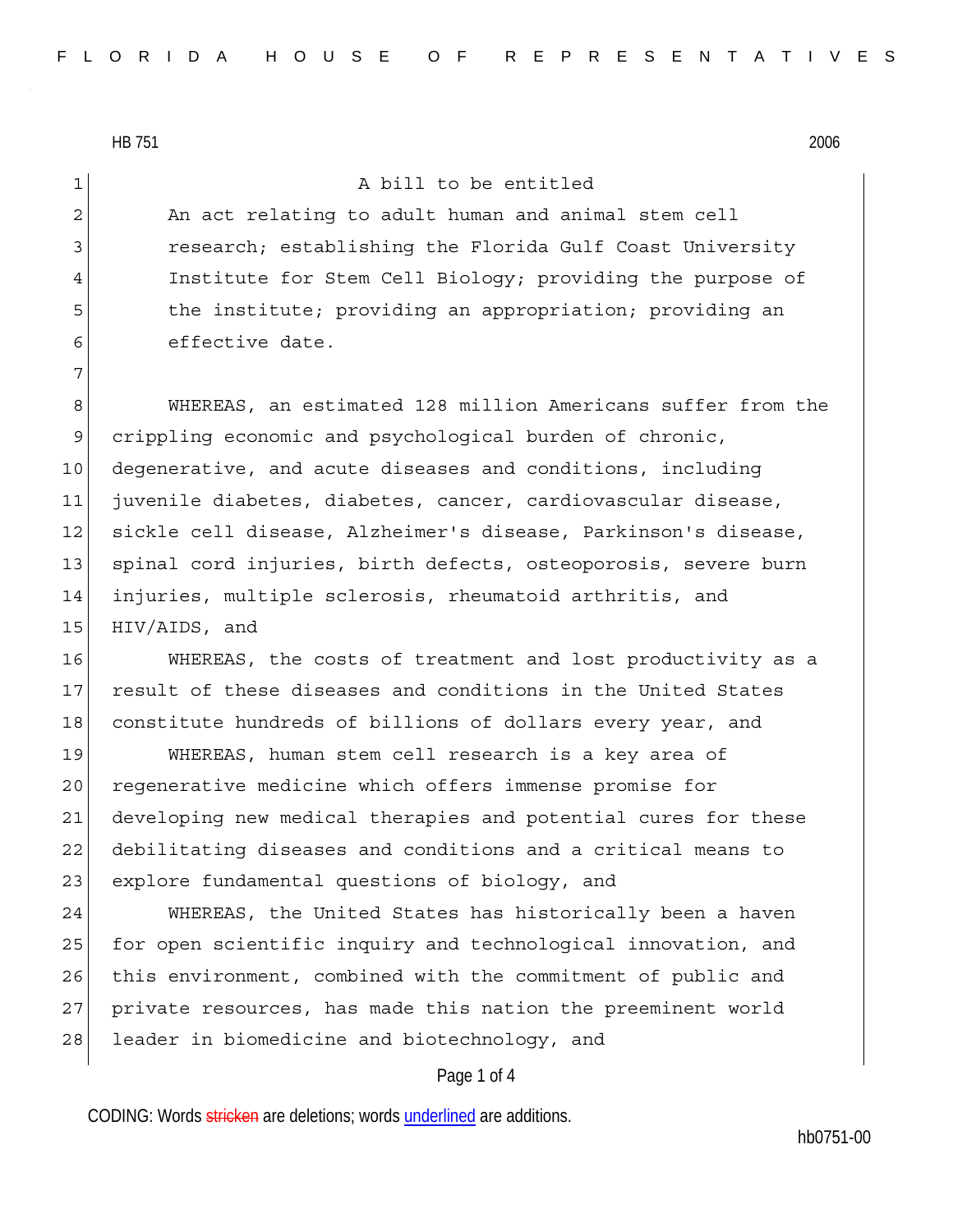29 WHEREAS, the biomedical industry is a critical and growing 30 component of Florida's economy and would be significantly 31 diminished by limitations imposed on human stem cell research, 32 and

33 WHEREAS, open scientific inquiry and publicly funded 34 research will be essential to realizing the promise of stem cell 35 research and maintaining this state's leadership in biomedicine 36 and biotechnology, and

37 WHEREAS, publicly funded adult stem cell research, 38 conducted under established standards of open scientific 39 exchange, peer review, and public oversight, offers the most 40 timely, efficacious, and responsible means of fulfilling the 41 promise of stem cells to provide regenerative medical therapies 42 and to accelerate the development of new diagnostic and 43 prophylactic capabilities for the early detection of 44 debilitating, incurable diseases, and

45 WHEREAS, stem cell research, including the use of embryonic 46 stem cells for medical research, raises significant ethical and 47 public policy concerns, and, although not unique, the ethical 48 and policy concerns associated with stem cell research must be 49 carefully considered, and

50 WHEREAS, in 2004, 30 states proposed 78 bills relating to 51 stem cell research, and nine states enacted legislation to 52 approve state funding of this research, and

53 WHEREAS, the State of Florida, with its rich legacy of 54 world leadership in scientific research and discovery, is 55 actively promoting the development of biotechnology because of 56 its potentially great importance to the state's economy as well

## Page 2 of 4

CODING: Words stricken are deletions; words underlined are additions.

hb0751-00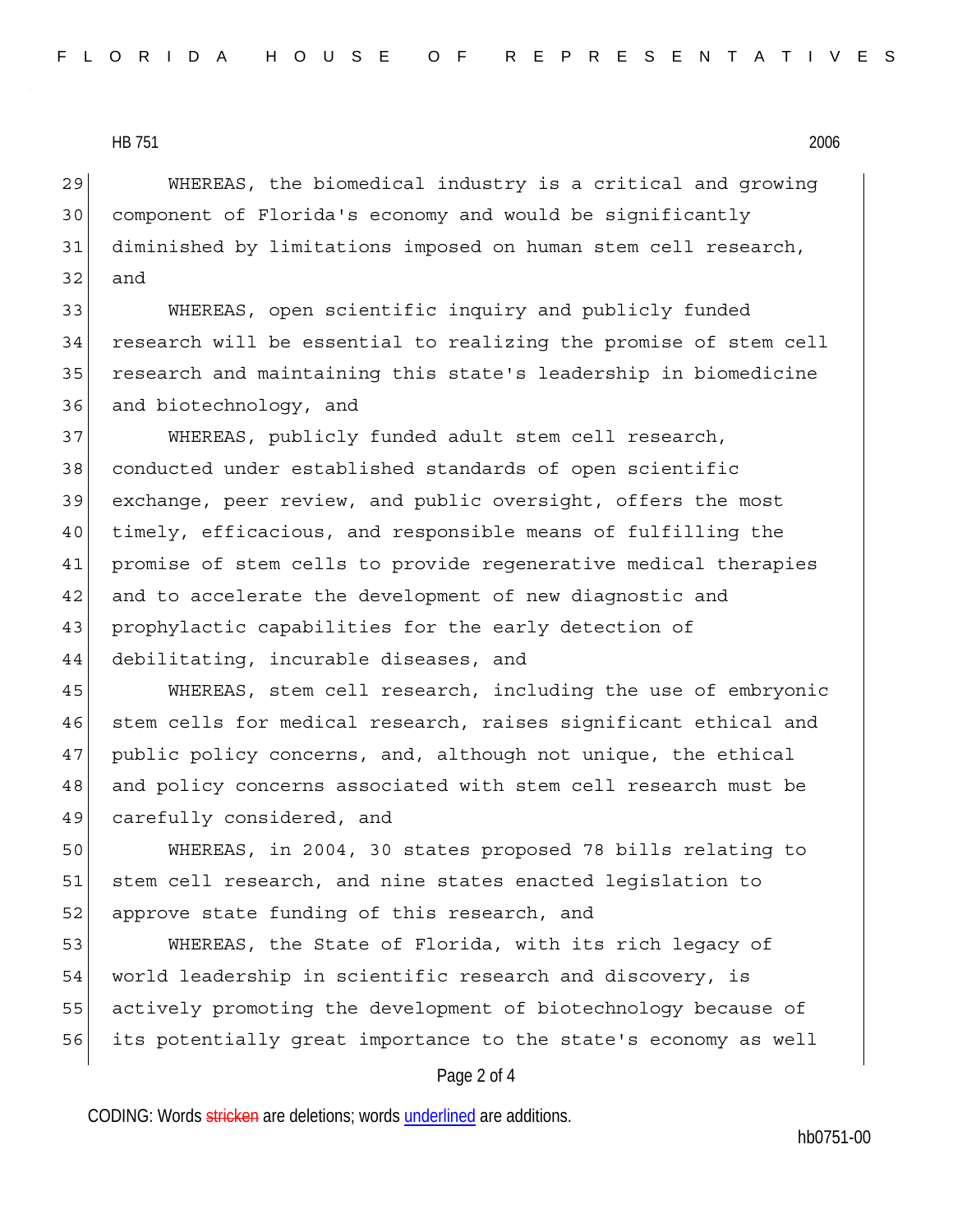57 as the health of its residents, and 58 WHEREAS, the Legislature desires to foster research that 59 will advance the state of medical and scientific knowledge, 60 offer enormous potential to save human lives and treat 61 debilitating, incurable diseases, and allow the State of Florida 62 to have a significant role in the emerging biomedical technology 63 field, to the benefit of all of its residents, NOW, THEREFORE, 64 65 Be It Enacted by the Leqislature of the State of Florida: 66 67 Section 1. Florida Gulf Coast University Institute for 68 Stem Cell Biology.-- 69 (1) There is established the Florida Gulf Coast University 70 Institute for Stem Cell Biology under the supervision of the 71 university president or his or her designee. The institute shall 72 operate as a consortium of state universities. The consortium 73 may include, but is not limited to, private universities, health 74 care facilities, and governmental entities. 75 (2) The purpose of the institute is to conduct stem cell 76 research involving adult human stem cells, umbilical cord blood 77 stem cells, or model animal stem cells that target the 78 development of platform technologies and capabilities for novel 79 therapies and diagnostics. The institute shall ensure the rapid 80 and seamless transition of basic and applied research to 81 clinical evaluation and commercialization. 82 Section 2. The sum of \$32 million is appropriated from the 83 General Revenue Fund to the Florida Gulf Coast University to 84 operate the Institute for Stem Cell Biology during the 2006-2007

CODING: Words stricken are deletions; words underlined are additions.